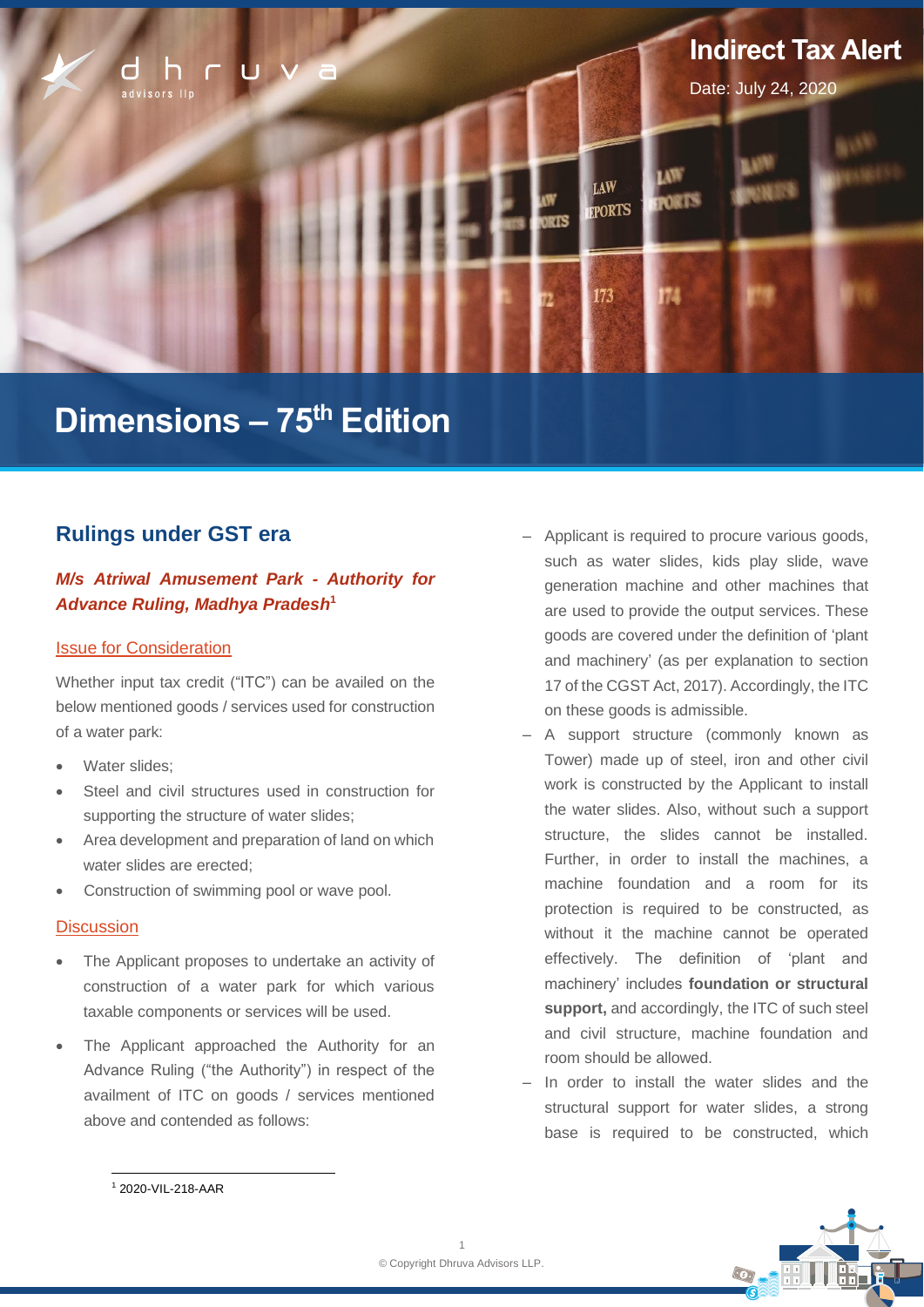involves area development, digging process and creation of a base. It is the foundation for water slides, which will be attached to the base with screws. As the definition of 'plant and machinery' includes **foundation or structural support,** the ITC should be admissible.

- Swimming pool and wave pools are an integral part of water slides and should be considered as single wilt, as without them there is no use of water slides. Hence, they form the support structure for water slides because they are directly connected to the swimming pool / wave pool. Accordingly, the ITC should be eligible.
- After considering the submissions of the Applicant, the Authority observed as follows:
	- ‒ The explanation of the term 'plant and machinery' under section 17(6) of CGST Act, 2017 includes 'foundation and structural support used to fix apparatus, equipment or machinery. However, the explanation excludes '**land, building and other civil structures**' from 'plant and machinery. Thus, prima facie, there appears to be a contradiction in the inclusion of 'foundation and structural support' and exclusion of 'building and other civil structures'.
	- $-$  As per the meaning of foundation<sup>2</sup>, it is a civil structure that forms the base of a structure. This structure can be a building or a support structure. Therefore, there is no doubt that a foundation is a sub-specie of the genus civil structure.
	- ‒ However, the contradiction is negated by the fact that the exclusion of building or civil structure is for plant and machinery *per se*, while the inclusion of foundation or structural support is to the extent that they are used to install apparatus, equipment and machinery to earth. Thus, if the foundation or structural support that is used to fasten the machinery, apparatus or equipment to the earth, then such foundation or civil structure shall be included in 'plant and machinery'.
- It is necessary to determine why 'building and civil structure' has been excluded from 'plant and machinery'. The term plant has a wide meaning and its interpretation varies depending upon the context and the law in which matter arises. Reference was made to various dictionary definitions of the term 'plant' and also case laws (including international) whereby, the term 'plant' has been given a very wide meaning and could include sanitary fittings of a bathroom in a hotel, cement used for setting up of a cement plant, a building used for carrying on business or manufacturing activity, plant is not confined to an apparatus used for mechanical operations or processes, walls and structures of a freezing chamber, factory building, dry docks, etc.
- Thus, the exclusion was necessary since there should be clarity regarding the classification of building and civil structures that were until now treated as 'plant' in various context and laws. Hence, the term 'plant and machinery' under section 17(6) of the CGST Act, 2017 specifically excludes buildings and other civil structures from the meaning of term 'plant'.
- ‒ However, it has been also accepted that in many cases plant and machinery requires a support structure and / or foundation for installation and cannot work otherwise. Hence, civil structures and foundation as supporting structures for fastening the plant and machinery to the earth has been included as a part of 'plant and machinery'.

#### Ruling

The Authority passed the following order:

- Water slides fall under the term apparatus, equipment and machinery, and hence it shall be eligible for the claim of ITC.
- Since slides are fastened to the steel and civil structures and they are affixed to the earth through the said structure, these steel and civil structures are foundation or support structures that are used to fasten the machinery. Hence, ITC of goods or

 $\odot$ 



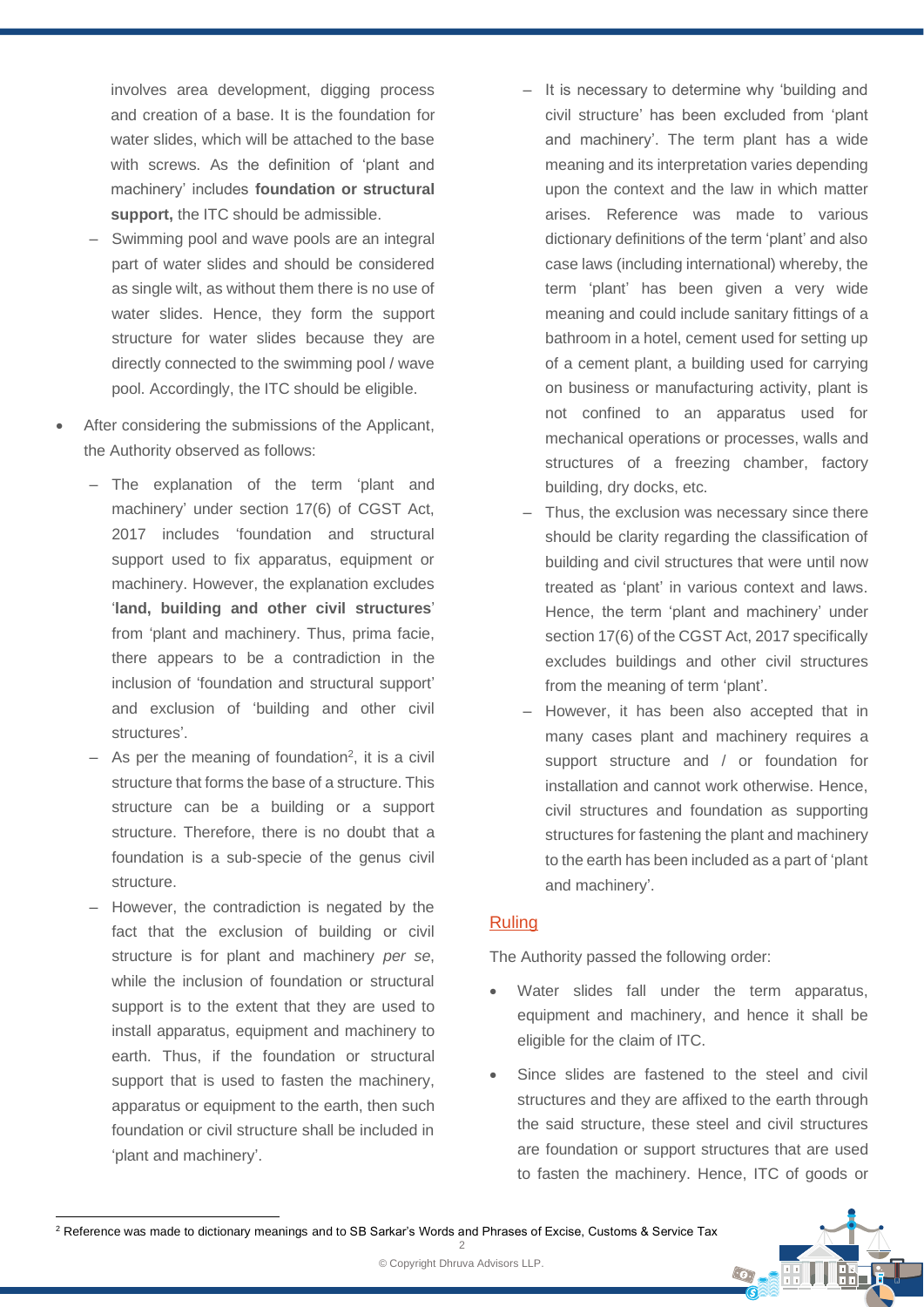services used in the construction of such support is admissible.

- ITC shall be eligible on the wave pool machines and on goods and services used for the foundation of these machines. However, the machine room, which is a civil structure constructed for the protection of the machine, is neither a foundation nor civil structure for the machine, and accordingly, the ITC in respect of construction of the room should not be eligible.
- ITC on goods or services used for area development and preparation of land site shall not be available as these expenses are part of cost of land and are interminably bound with land. These are liable to be capitalized under land. Therefore, due to the specific exclusion of 'land' from 'plant and machinery', ITC shall not be available.
- Swimming pools and water pools are not support structure or foundation for plant but are independent items, *per se*. Since they are not foundation or support structure and they are civil structures, they are excluded from 'plant and machinery', and accordingly, the ITC shall not be available.
- Provision of facilities like transformers, sewage treatment plant, D.G. sets, lifts, etc. which are *sine qua non* for a commercial mall, and hence cannot be considered separate from the building or civil structure. The provision of these are either statutory for a building or defines the nature of the building as a commercial mall. Hence, ITC on such inward supplies involved in the construction of an immovable property that is a civil structure should not be available.

#### **Dhruva Comments:**

The Authority has analysed in depth as to what constitutes 'plant and machinery' and the reason for exclusion of civil structures from this. However, in recent times, as to what constitutes 'plant and machinery' has been a subject matter of dispute under GST.

The Authorities have been consistently denying the credits on D. G. sets, lifts, etc. by treating it as a part of the building itself, and thereby regarding it as an immovable property. It needs to be analysed as to whether such items qualify as plant and machinery *per se.* 

# *M/s Shilpa Medicare Limited - Authority for Advance Ruling, Andhra Pradesh<sup>3</sup>*

#### Issues for Consideration

- Would the transfer of the whole business (along with capital assets) from one registered unit to another amount to supply of 'goods' or 'service'?
- Would the transfer be covered under sl. no. 2 of the notification no. 12/2017 - Central Tax (Rate) dated June 28, 2017 ("the exemption notification")<sup>4</sup>?
- Can the unutilised input tax credit ("ITC") be transferred to the transferee unit by filing Form ITC-02?

#### **Discussion**

- M/s Shilpa Medicare Ltd. ("the Company") is engaged in Research and Development ("R&D") work in Active Pharmaceutical Ingredient ("API") and formulation molecules and manufacture of formulation products in small quantities for R&D purposes. The R&D unit of the company ("the Applicant") is located in the state of Andhra Pradesh and is registered under the GST law.
- The Applicant is proposing to transfer its entire business to another unit of the Company, registered under GST in the state of Karnataka, for a monetary consideration.
- The Applicant has accumulated ITC balance which would also be transferred via Form ITC-02.
- The Applicant approached the Authority for Advance Ruling ("the Authority") in respect of the above mentioned issues and contended that as per sl. no. 2 of the exemption notification, activity of

 $\odot$ 

<sup>3</sup> Ruling no. AAR 05/AP/GST/2020 dated February 24, 2020

<sup>3</sup> <sup>4</sup> Sl. no. 2 of the exemption notification exempts services by way of transfer of a going concern, as a whole or independent part thereof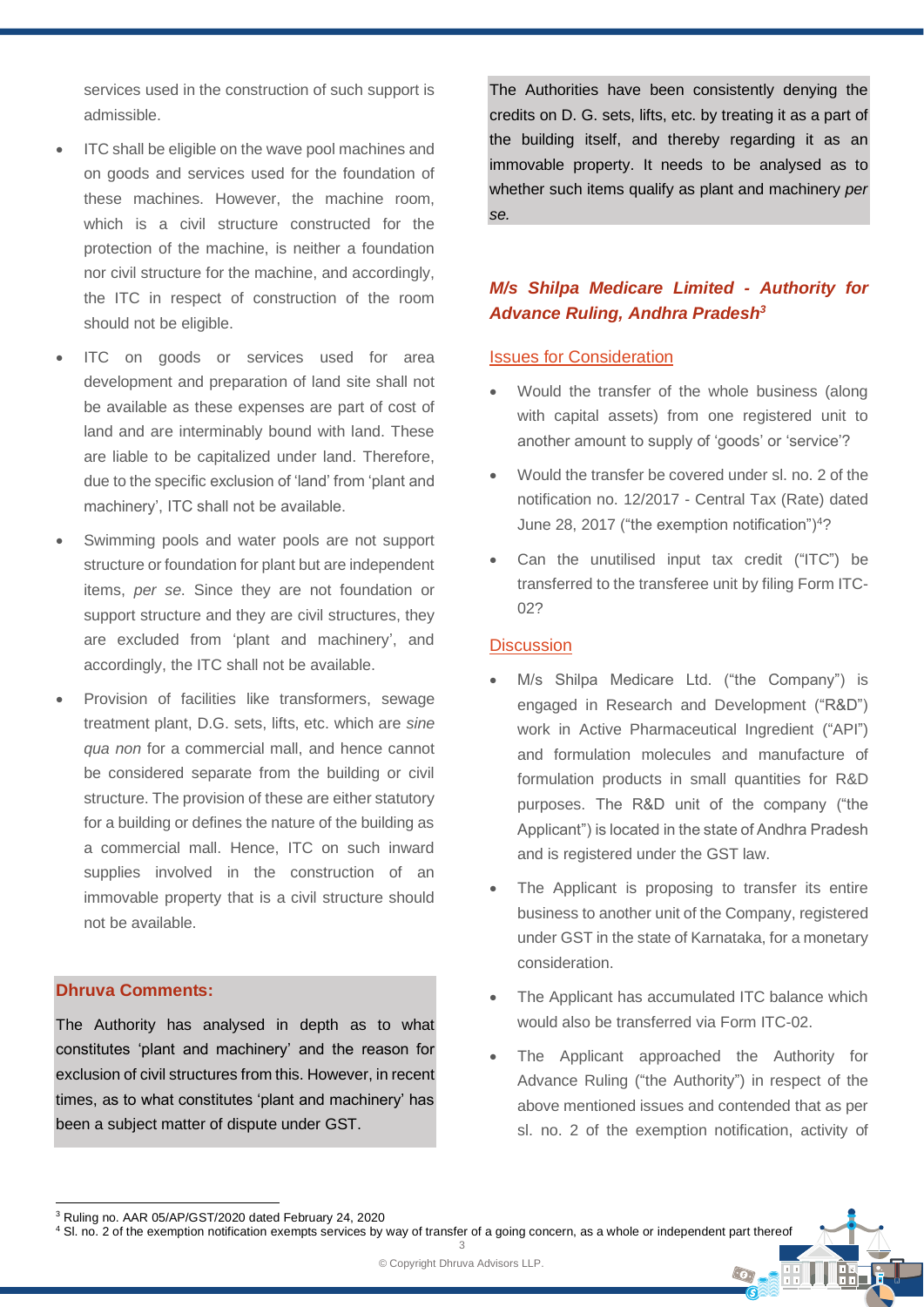transfer of a going concern constitutes a supply of service and is taxable at Nil rate.

- The Authority observed as follows:
	- − As per section 7(1)(a) of the CGST Act, 2017, the expression 'supply' includes all forms of supply such as sale, **transfer**, barter, etc. made for a consideration and in the course or furtherance of business.
	- − In the present case, the activity of 'transfer' is made for a consideration, but it is neither in the course of business nor for furtherance of business.
	- − A going concern is a one-time affair where business is sold including assets in entirety or an independent part thereof. Even though the transaction does not amount to a 'supply' under section 7 of CGST Act, 2017, but qualifies to be one under the scope of 'supply' as it is backed by the term 'includes' used in the expression of 'supply'. Thus, by broadly interpreting the term 'includes', this activity is brought under the scope of supply.
	- The transfer of business assets constitutes 'supply of goods' as per clause 4 of Schedule II to CGST Act, 2017. However, in the present case, since the Applicant transfers / sells the whole business along with capital assets, it disqualifies the 'going concern' to be grouped under 'supply of goods' as per clause 4(c) of Schedule II to CGST Act, 2017.
	- − 'Service' as defined under section 2(102) of the CGST Act, 2017, includes anything 'other than goods'. Thus, it is obvious that 'going concern' which is excluded from the list of 'supply of goods' would automatically fall under 'supply of services'. Accordingly, it would attract Nil rate of tax as per sl. no. 2 of the exemption notification.
	- Section 18(3) of CGST Act, 2017 read with rule 41 of CGST Rules, 2017 allows the transferor to transfer the unutilised ITC to the transferee, lying in his electronic credit ledger, by filing Form GST ITC-02.

## **Ruling**

- Transfer of business along with 'capital assets' on a going concern basis amounts to supply of 'services'
- The transfer is covered under sl. no. 2 of the exemption notification.
- The Applicant can file Form ITC-02 to transfer unutilised ITC to the Karnataka unit.

# **Dhruva Comments:**

This is a very unique ruling where the transfer of going concern concept has been applied within the same legal entity. There is no discussion on whether this is on account of the fact that under the GST provisions, two separate registrations are deemed to be separate persons. Assuming it to be so, whether the deeming fiction can be extended to this is a debatable point. Further, the two separate registrations are in different States. The consequence of such transfer is not very clear because it does not seem to be a case where there were two separate registrations for different business verticals and one merged into another within the same State. It also needs to be seen how ITC would get transferred from one State to another. Interestingly, there is no mention in the ruling as to whether any ITC would be required to be reversed by the Applicant as the transaction amounts to be an exempt supply.

# *Halliburton Offshore Services INC. (LIH) - Authority for Advance Ruling, Andhra Pradesh<sup>5</sup>*

#### Issues for Consideration

- Can reimbursements received under a contract towards lost / damaged equipment be regarded as supply under GST?
- If yes, what would be the classification and rate of GST applicable on such supply?

## **Discussion**

M/s Halliburton Offshore Services INC. ("the Company") is registered under the laws of Cayman Islands and is globally engaged in the business of

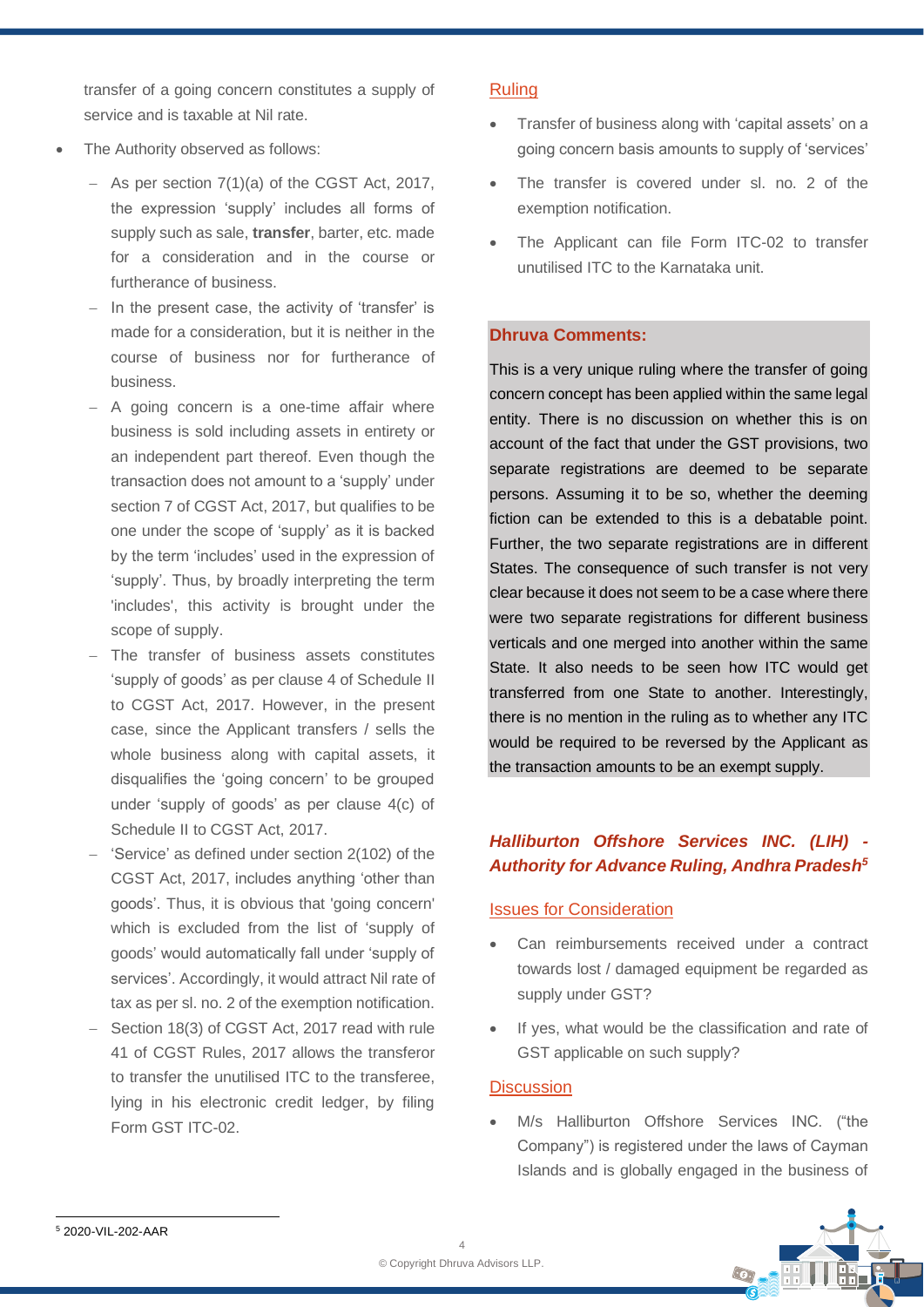providing various oilfield services to exploration and production companies. The Company has a unit set up in the state of Andhra Pradesh ("the Applicant") which is registered under the GST law.

- The Applicant was awarded a contract by M/s Oil and Natural Gas Company Ltd., New Delhi ("ONGC") in the year 2016 for supply of bundled services pertaining to oilfield services to support operations of DP rigs in KG Offshore, East Coast of Indian offshore waters.
- The contract had a clause whereby if any equipment of the contractor (i.e. the Applicant) used for providing the oilfield services is lost / damaged due to uncontrollable or unforeseen down hole environmental situations in the oil and gas well, then ONGC was required to reimburse the cost of such equipment as per the formula prescribed in the contract.
- The Applicant approached the Authority for Advance Ruling ("the Authority") in respect of the above issues and contended as follows:

#### **Supply under GST**

- − The reimbursement is paid by ONGC, as per the contract, only if the equipments lost in hole ("LIH") of the oil and gas well did not occur due to gross negligence / mistake of the Applicant.
- LIH event is entirely contingent and outside the normal stream of supplies under the contract. The reimbursement is made as a part of the compensatory mechanism. There is no transfer of title in LIH equipment to ONGC. Accordingly, there is no supply of 'goods' (as defined under section of 2(52) of the CGST Act, 2017).
- − However, as the definition of 'services' under section 2(102) of the CGST Act, 2017 is wide enough to cover anything other than goods, the reimbursements would be covered under the broad definition of supply of service under section 7 of the CGST Act, 2017.

#### **Classification and rate of tax**

It needs to be determined whether the reimbursements are to be treated as a part of the overall bundle of services under the contract and chargeable to tax at the rate of 12% as a 'works contract' or to be treated as a service of 'agreeing to the obligation of tolerating a situation' as per clause 5(e) of the Schedule II to the CGST Act, 2017 and taxable at the rate of 18%.

- The contract comprises of an agreed scope of work for which there is an agreed charge. In case of breach of contract, there is liquidation damage / compensation agreed between the parties. Further, the contract also has a clause for compensating the Applicant, in case any equipment is irretrievably lost during the performance of operations.
- The loss of equipment is a distinct transaction under the contract. This is not agreed as a routine or inevitable part of the scope of supply and it is entirely possible that no such accident may take place at all. A separate invoice is raised for such reimbursements.
- Reimbursements can be regarded as a 'composite supply' and 'mixed supply' under the GST law subject to the supplies being made in conjunction with each other (i.e. made together or in combination). The loss of equipment is entirely contingent and accidental, and it cannot be said that ONGC has contracted for reimbursement of loss of equipment in conjunction with drilling services. Similarly, the equipment would not form part of the services of building / construction of any immovable property so as to qualify as a composite supply of 'works contract', as the true nature of reimbursement is accidental and may not even occur during the execution of works contract.
- − A liquidation damage / penalty clause is outside the stream of routine supplies under a contract and is to be treated as a distinct supply of service under GST. In this regard reliance was placed upon the ruling of *Maharashtra State Power Generation Company Ltd.<sup>6</sup>* and the FAQs issued on 'Government Services'.

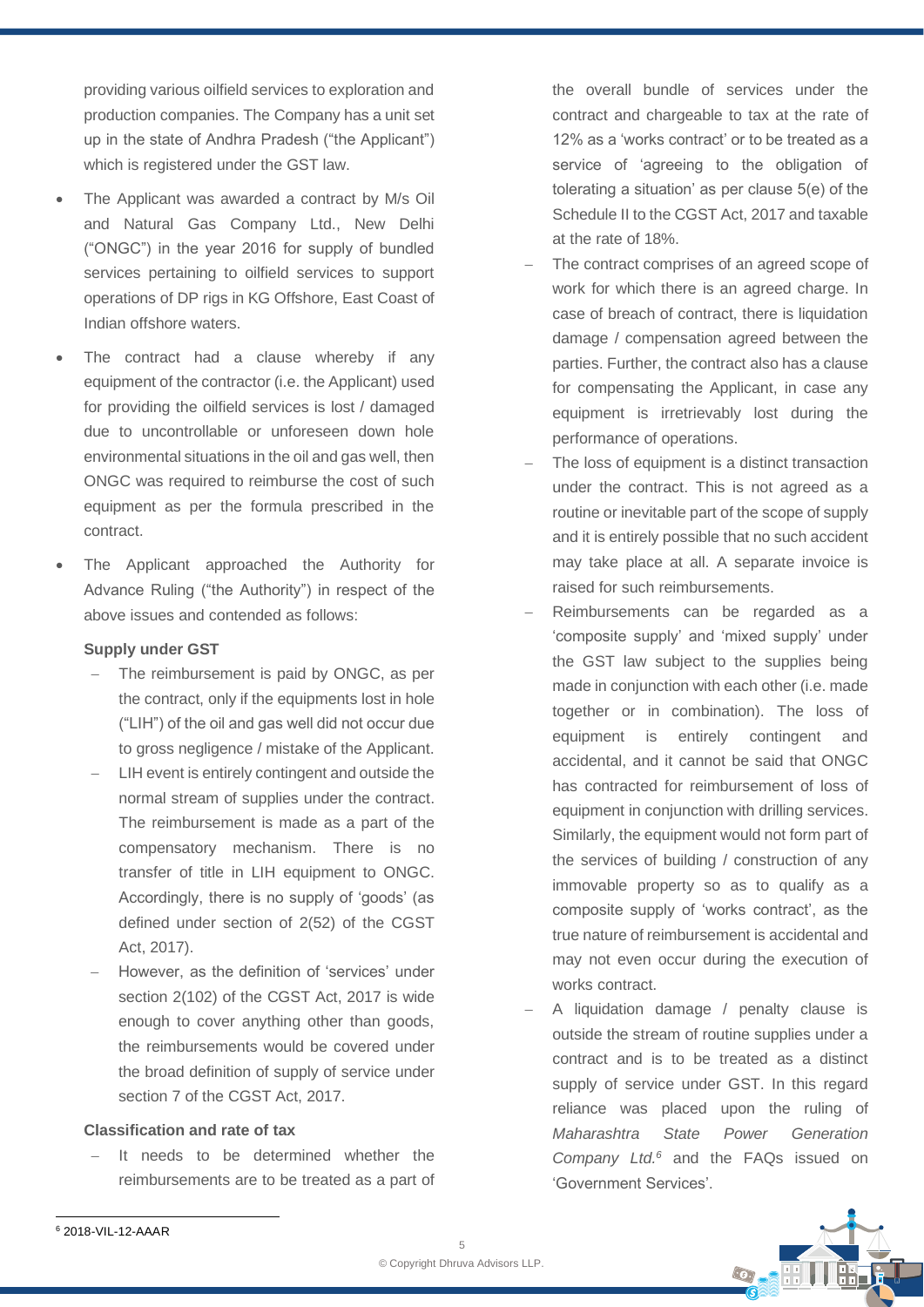- The Applicant cannot be said to be tolerating any act of ONGC. At the best, the Applicant is tolerating a situation i.e. irretrievable loss of equipment. In such case GST is to be paid at the rate of 18% under HSN 999794 (i.e. agreeing to tolerate an act).
- The Authority after taking into account the submissions of the Applicant and the relevant clauses of the contract observed as follows:
	- On the basis of the very distinctive nature of each of the individual services (referred under scope of work as 'bundled services'), the same can be performed independently and does not affect or alter the performance of other services. Thus, the services cannot be regarded as naturally bundled and are not composite supply as per section 2(30) of the CGST Act, 2017.
	- The Applicant has himself submitted that there is no transfer of property to ONGC. Accordingly, the activity of reimbursement cannot be a 'works contract' as there is no transfer of goods involved.
	- The Applicant has himself stated that contingency of reimbursement for loss of equipment is entirely different from liquidated damages for any breach in the contract. Accordingly, the reimbursement for loss of equipment does not merit classification as an act of toleration under clause 5(e) of the Schedule II to the CGST Act, 2017. Thus, the event of reimbursement cannot be regarded as a supply of service as contended by the Applicant.
	- As per section 7(3) read with Schedule III to the CGST Act, 2017, states the supplies which are neither to be treated as supply of goods or services. The activity of the Applicant (i.e. reimbursement for loss of equipment) does not fall in any of such supplies and accordingly. the impugned transaction should constitute as a supply under section 7 of the CGST Act, 2017, as there is a consideration and it is the course or furtherance of business.

The amount of reimbursement of equipment is at an agreed depreciated value of the original FOB price of such equipment. As per the methodology and nature of equipment the activity of reimbursement is rightly classifiable as supply of goods. The classification (i.e. HSN code) and rate would depend upon the nature of the goods lost.

## Ruling

- Reimbursements received are to be regarded as a supply under GST.
- Reimbursement would be classified as supply of goods and the HSN code and rate would depend upon the nature of the goods and the classification rules made in this regard.

## **Dhruva Comments:**

The instant ruling after an elaborate discussion arrives at a conclusion characterising the reimbursement as consideration towards supply of goods. Interestingly, while negating the transaction to be works contract, the ruling notes that there is no transfer of property in goods involved.

Accordingly, in the absence of transfer of goods (which are lost) to ONGC, treating the reimbursements as supply of 'goods' seems to be erroneous.

# **Judgments under GST era**

# *Zones Corporate Solutions Pvt Ltd v. Commissioner of Central Goods & Services Tax Delhi East & Anr. <sup>7</sup>*

#### Issue for Consideration

Can the department withhold refunds even after a favourable order from the Commissioner (Appeals) on the grounds of an inability to file an appeal before the GST Appellate Tribunal?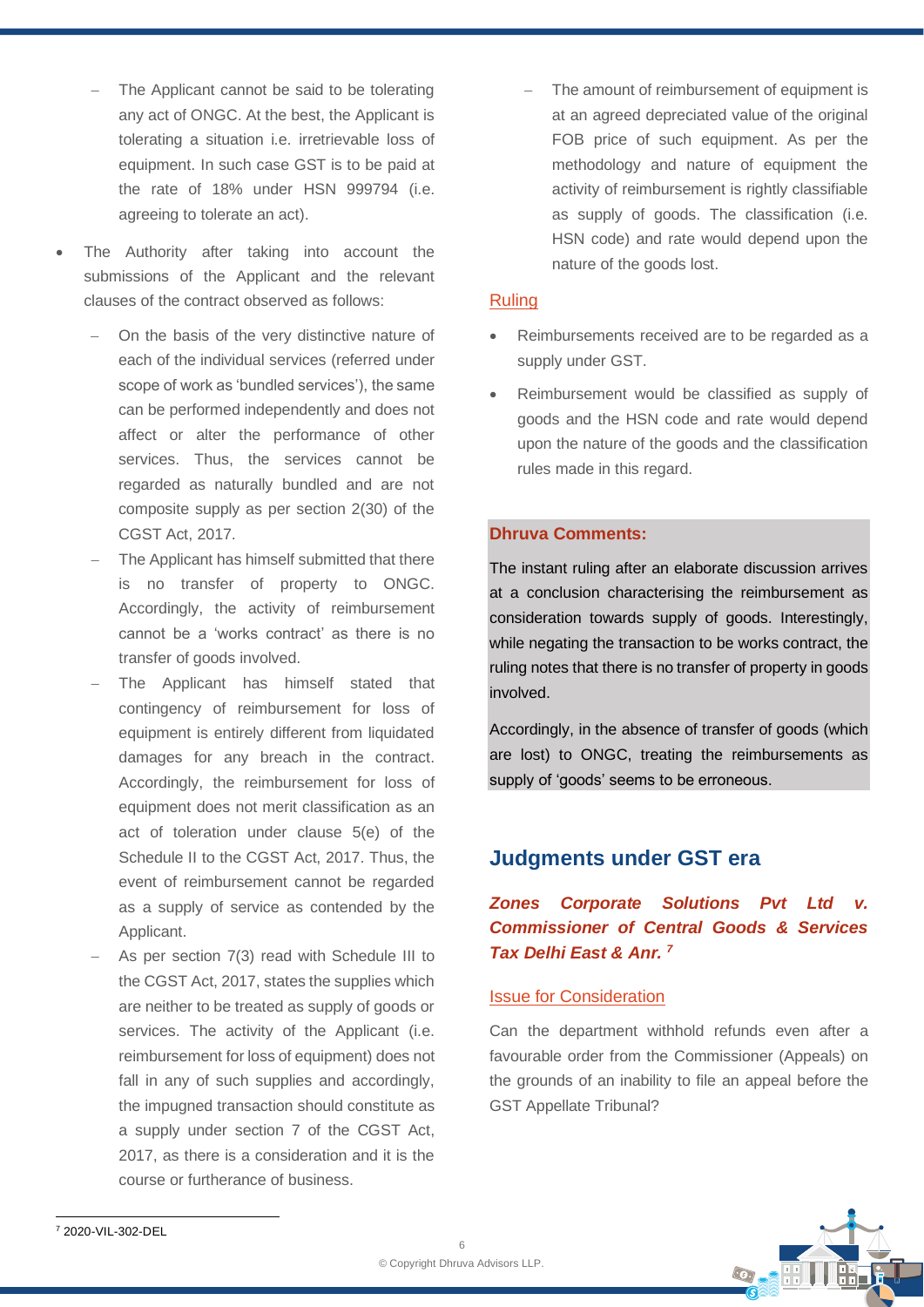#### **Discussion**

- The Petitioner had applied for a refund of GST along with interest on account of exports and supplies of computer hardware goods to Special Economic Zone (SEZ) units.
- The said refund claims were allowed by the Commissioner (Appeals) vide its orders dated July 23, 2019. However, the Respondents failed to release the refunds despite the favourable orders.
- Aggrieved, the Petitioner filed a Writ Petition before the Hon'ble High Court of Delhi seeking a direction for the release of the refunds along with applicable interest.
- The Petitioner submitted that the withholding of any refund violates section 16 of the IGST Act, 2017 as well as sections 54 and 56 of the CGST Act, 2017.
- The Respondents submitted the following reasons for not releasing the refunds owed to the Petitioner:
	- The Petitioner was unable to file an appeal against the order of the Commissioner (Appeals) due to the non-functioning of the GST Appellate Tribunal;
	- The Petitioner failed to provide a clear description and nature of the service exported; and
	- The Petitioner failed to submit the declaration mandated under rule 89(2) of the CGST Rules, 2017, for supplies to SEZ units. The Commissioner (Appeals) also remained silent on this aspect and allowed the appeal filed by the Petitioner.
- After perusing the facts of the case, the Hon'ble High Court observed the following:
	- The Petitioner had succeeded in its appeal filed before the Commissioner (Appeals). No proceedings have been initiated against the order by the Respondents till date.
	- The Petitioner cannot be asked to wait endlessly for the Respondents to challenge

the order passed by the Commissioner (Appeals).

#### **Judgment**

The Hon'ble High Court disposed of the Writ Petition with a direction to refund the amount within four weeks. Furthermore, the Respondents can initiate appropriate proceedings against the order of the refund in accordance with the law.

#### **Dhruva Comments:**

The constitution of the GST Appellate Tribunal as per section 109 of the CGST Act, 2017 has been struck down by the Hon'ble Madras High Court in the case of *Revenue Bar Association* v. *Union of India<sup>8</sup> .* The Court observed that the number of technical members of the Appellate Tribunal cannot exceed the number of judicial members.

Accordingly, the Department has issued an order<sup>9</sup> and a circular<sup>10</sup> clarifying that the time limit for filing an appeal to the Appellate Tribunal will be counted from the date of the constitution of the said Appellate Tribunal. It also directed the Appellate Authorities to dispose of all the pending appeals without waiting for the constitution of the Appellate Tribunal.

However, the said order and circular were silent on the issue of the disbursement of pending refunds that arise from an inability to file appeals due to the nonconstitution of the Appellate Tribunal. Accordingly, the above judgment provides much needed clarity in the matter.

# *M/s Sukhdev Singh v. Union of India and Others<sup>11</sup>*

#### Issue for Consideration

Is a Writ Petition maintainable if the Petitioner fails to challenge any order before the first Appellate Authority during the time limit prescribed under law?



<sup>8</sup> 2019-VIL-466-MAD

<sup>9</sup> Order no. 9/2019-Central Tax dated December 3, 2019

<sup>10</sup> Circular no. 132/2/2020-GST dated March 18, 2020

<sup>11</sup> 2020-VIL-305-P&H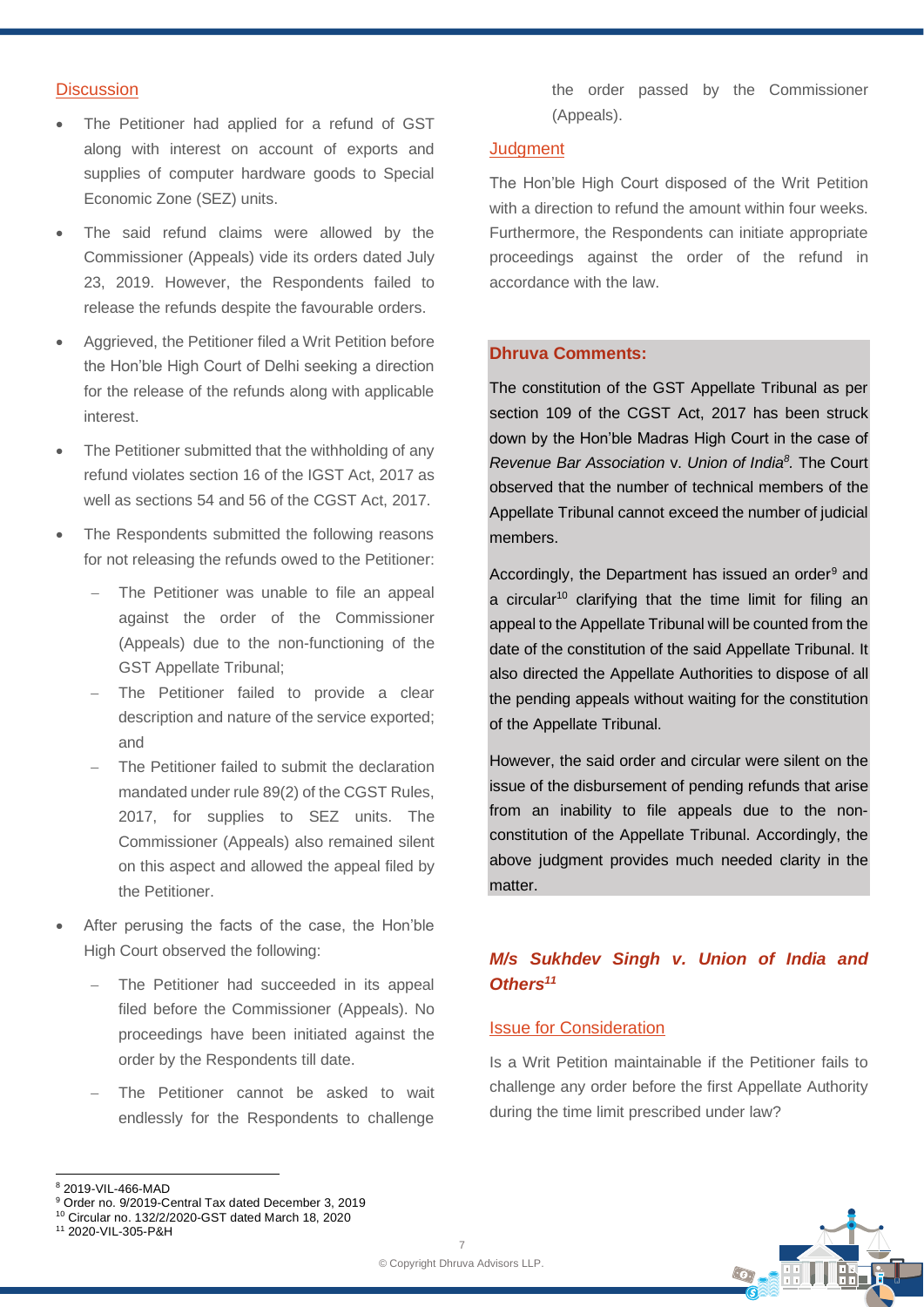#### **Discussion**

- Registration under the CGST Act, 2017 of the Petitioner was cancelled by an order dated September 2, 2019. To revoke the cancellation order, the Petitioner was required to challenge the said order before the first Appellate Authority.
- However, the Petitioner could not challenge the order before the first Appellate Authority within the permissible time limit (including delay period which could have been condoned).
- Instead, the Petitioner filed the present Writ Petition before the Hon'ble High Court of Punjab and Haryana seeking directions for the revocation of the registration cancellation order.
- The Hon'ble High Court dismissed the Writ Petition observing that the Court cannot exercise its jurisdiction under Article 226 of the Constitution of India to alter the statutory scheme and permit the Petitioner to bypass the statutory remedy.

#### **Judgment**

The Hon'ble High Court dismissed the Writ Petition.

# **Dhruva Comments:**

While the powers conferred upon the High Court under Article 226 of the Constitution of India are very wide, they cannot act beyond the statutory provisions under law.

The said principle has been upheld by the Courts in various judgments such as *Assistant Commissioner (CT) LTU, Kakinada & Ors.* v. *M/s. Glaxo Smith Kline Consumer Health Care Limited<sup>12</sup>* , *M/s. L & T Hydrocarbon Engineering Limited* v. *The State of Karnataka and Ors*. 13 , *M/s A. B. Enterprises* v. *State of U.P. and two others<sup>14</sup> .*



<sup>14</sup> 2020 (6) TMI 215